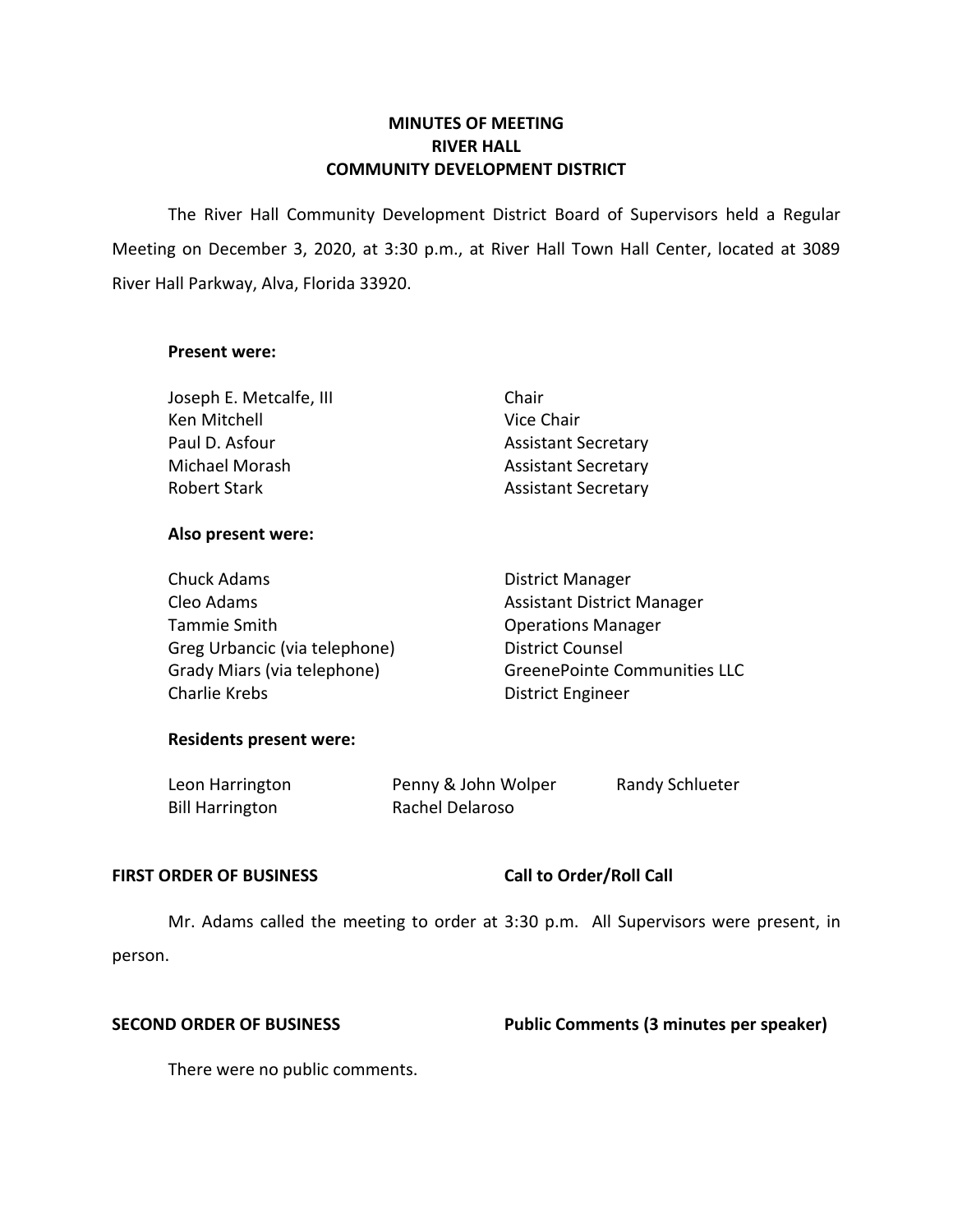**THIRD ORDER OF BUSINESS** Administration of Oath of Office to Newly  **Elected Supervisors, Paul Asfour [Seat 1], Michael Morash [Seat 2] and Kenneth Mitchell [Seat 3]** *(the following to be provided in a separate package)* 

 Mr. Adams, a Notary of the State of Florida and duly authorized, administered the Oath of Office to Mr. Asfour, Mr. Morash and Mr. Mitchell. He distributed and briefly explained the following documents:

- **A. Guide to Sunshine Amendment and Code of Ethics for Public Officers and Employees**
- **B. Membership, Obligations and Responsibilities**
- **C. Financial Disclosure Forms** 
	- **I. Form 1: Statement of Financial Interests**
	- **II. Form 1X: Amendment to Form 1, Statement of Financial Interests**
	- **III. Form 1F: Final Statement of Financial Interests**

## **D. Form 8B – Memorandum of Voting Conflict**

 Mr. Urbancic advised Supervisors with any questions or concerns regarding the Sunshine Laws or public records to contact District Staff.

FOURTH ORDER OF BUSINESS **Consideration of Resolution 2021-01**,  **Designating a Chair, a Vice Chair, a Secretary, Assistant Secretaries, a Treasurer and an Assistant Treasurer of the River Hall Community Development District, and Providing for an Effective Date** 

 Mr. Adams presented Resolution 2021-01. Mr. Morash nominated Mr. Mitchell for Chair. Mr. Asfour nominated Mr. Stark for Vice Chair. Mr. Adams recapped the following slate of officers:

| Ken Mitchell            | Chair                      |
|-------------------------|----------------------------|
| Robert Stark            | Vice Chair                 |
| Chuck Adams             | Secretary                  |
| Joseph E. Metcalfe, III | <b>Assistant Secretary</b> |
| Michael Morash          | <b>Assistant Secretary</b> |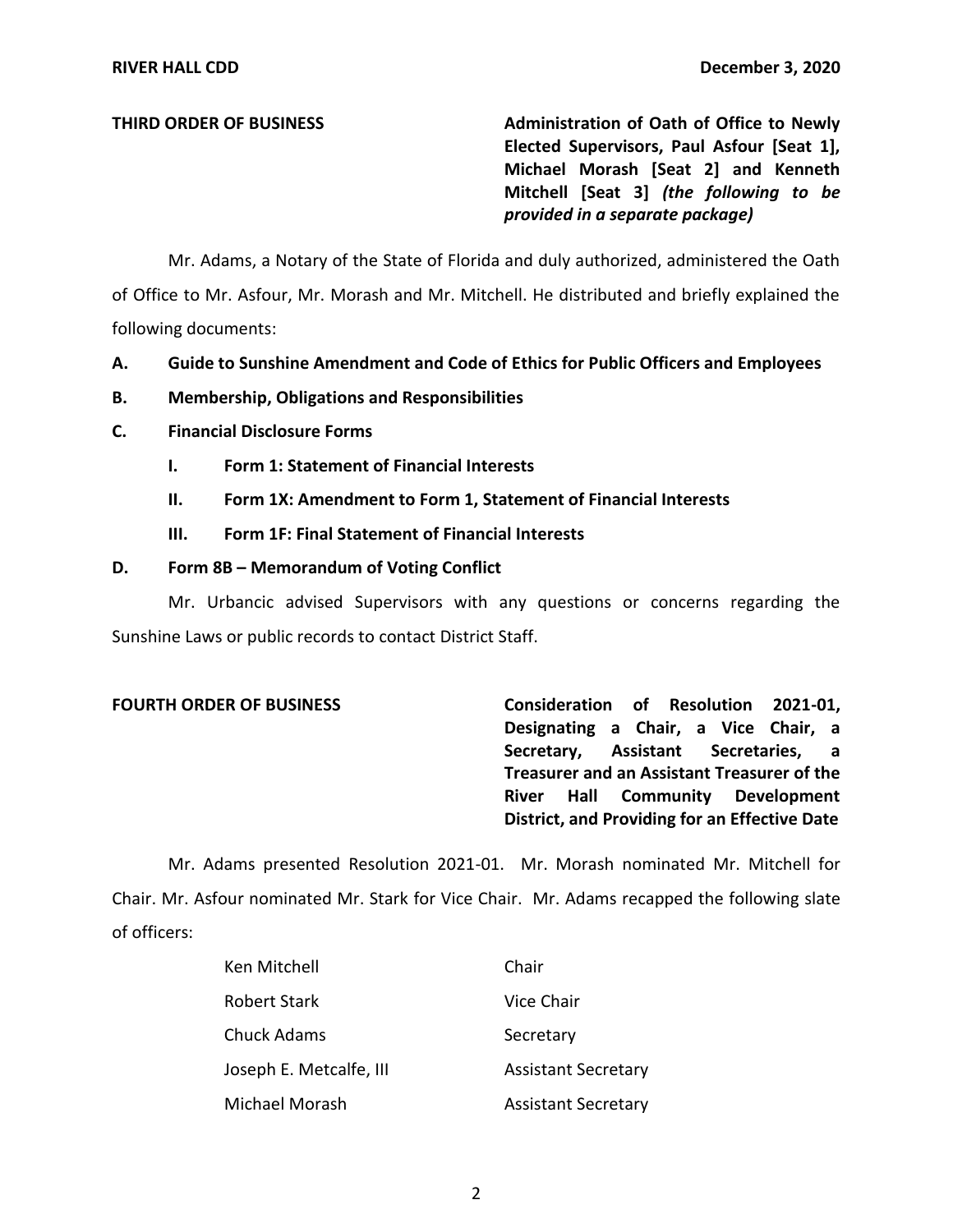| Paul D. Asfour | <b>Assistant Secretary</b> |
|----------------|----------------------------|
| Craig Wrathell | <b>Assistant Secretary</b> |
| Craig Wrathell | Treasurer                  |
| Jeff Pinder    | Assistant Treasurer        |

No other nominations were made.

 **On MOTION by Mr. Asfour and seconded by Mr. Morash, with all in favor, Resolution 2021-01, Designating a Chair, a Vice Chair, a Secretary, Assistant Secretaries, a Treasurer and an Assistant Treasurer of the River Hall Community Development District, as nominated, and Providing for an Effective Date, was adopted.** 

# **FIFTH ORDER OF BUSINESS** Discussion/Consideration: Land Bridge **Fence/Gate Agreement with Developer**

 Mr. Adams stated that the Agreement prepared by Mr. Urbancic specifies that the Developer would fund the Land Bridge fence and dedicate the asset to the District.

 Mr. Urbancic stated the Agreement provides for the Developer to be responsible for the construction and installation of the gate, clear any construction liens, secure the permitting and make sure that all contractors are properly-insured and compensated in accordance with the work. Upon installation, the fence/gate would be conveyed to the District through a bill of sale. The District would have future ownership and any other property rights necessary, along with the transfer, to facilitate access and for maintenance purposes. Asked about the type of fence and the reason for it, Mr. Adams stated that it would be a chain-link fence and the purpose for is to reduce the transition of traffic within the neighborhoods. Discussion ensued regarding the land bridge, maintenance costs and the CDD's need for plans for turnovers.

 **On MOTION by Mr. Morash and seconded by Mr. Mitchell, with Mr. Morash, Mr. Mitchell, Mr. Stark and Mr. Asfour in favor and Mr. Metcalfe dissenting, the Fence/Gate Construction Agreement between RH Venture II, LLC and the CDD, was approved. (Motion passed 4-1)**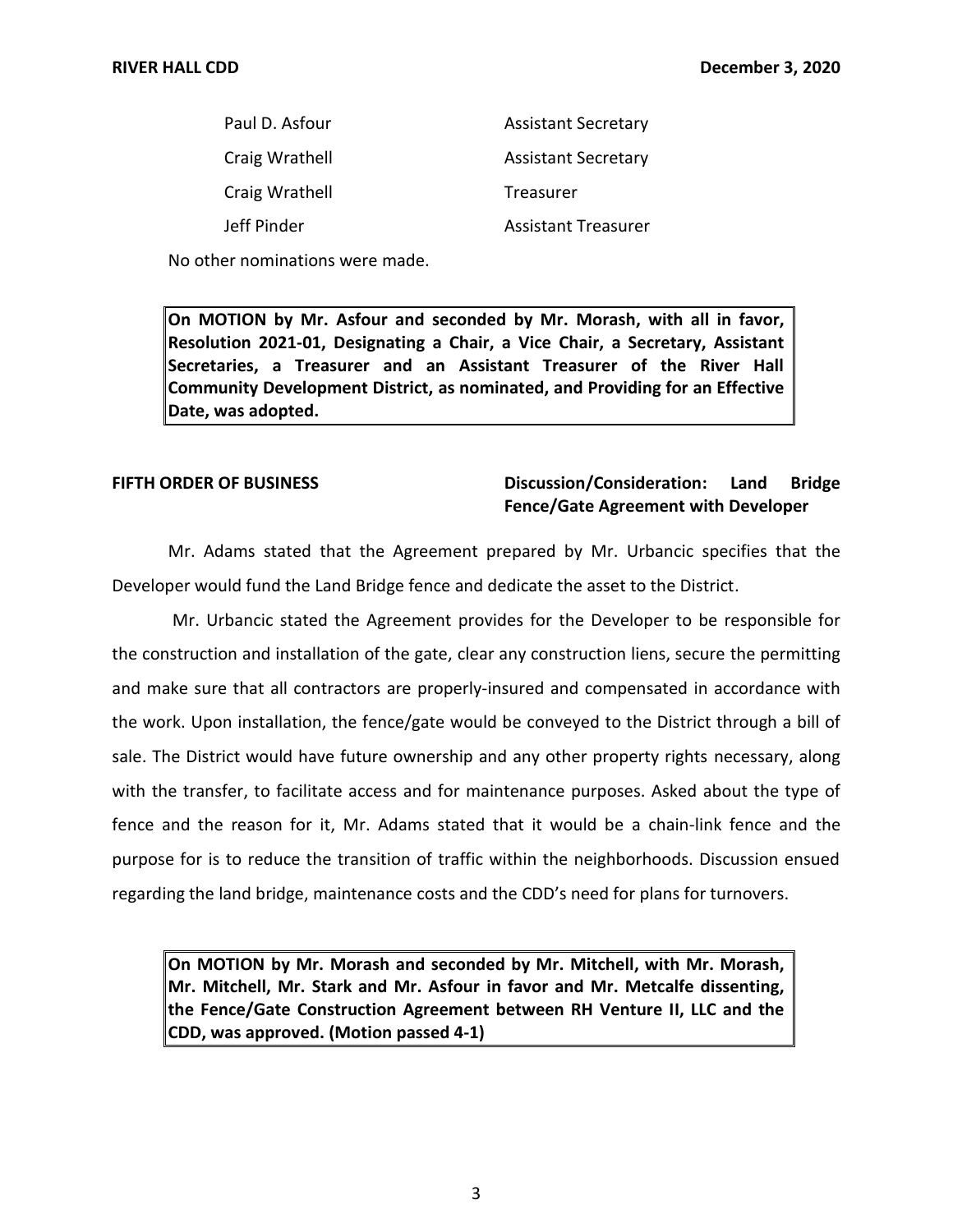In response to Mr. Asfour's question, Mr. Urbancic stated the typographical error in the Resolution was corrected and a revised Resolution was forwarded to Mr. Adams.

 **SIXTH ORDER OF BUSINESS Consideration of Hampton Lakes at River Hall South Plat** 

 • **Consideration of Resolution 2021-02, Relating to the Acceptance of Responsibility for Ownership, Operation and Maintenance of District Infrastructure Within the Boundaries of the Plat of Hampton Lakes at River Hall South; Providing an Effective Date** 

 Mr. Urbancic presented Resolution 2021-02. Whenever an asset is dedicated to a CDD, Lee County requires the CDD to either enjoin the plat or execute a resolution that will be recorded with the plat, which memorializes the CDD's acceptance of the various dedications. In this particular case, the Developer requested that the CDD put forth a resolution. He stated that the District Engineer was comfortable with the lots being dedicated, which would be in publication of this agenda, Staff received a few internal updates from Lee County regarding where certain CDD easements are drawn and clarifying information. He reviewed the plat and conjunction with the various requisitions that would be made. Mr. Krebs stated, since the had no objections to proceeding.

 **On MOTION by Mr. Stark and seconded by Mr. Mitchell, with all in favor, Resolution 2021-02, Relating to the Acceptance of Responsibility for Ownership, Operation and Maintenance of District Infrastructure Within the Boundaries of the Plat of Hampton Lakes at River Hall South; Providing an Effective Date, was adopted.** 

# SEVENTH ORDER OF BUSINESS **Developer Update: Development and Master Association Activities**

 perspective, as there were over 200 combined real estate sales in Hampton Lakes (HL), River improvements throughout the community, including completion of the first phase of the gate Mr. Miars stated it appeared as though 2020 would finish strong, from a sales Hall Country Club and the Cascades through November. He discussed the notable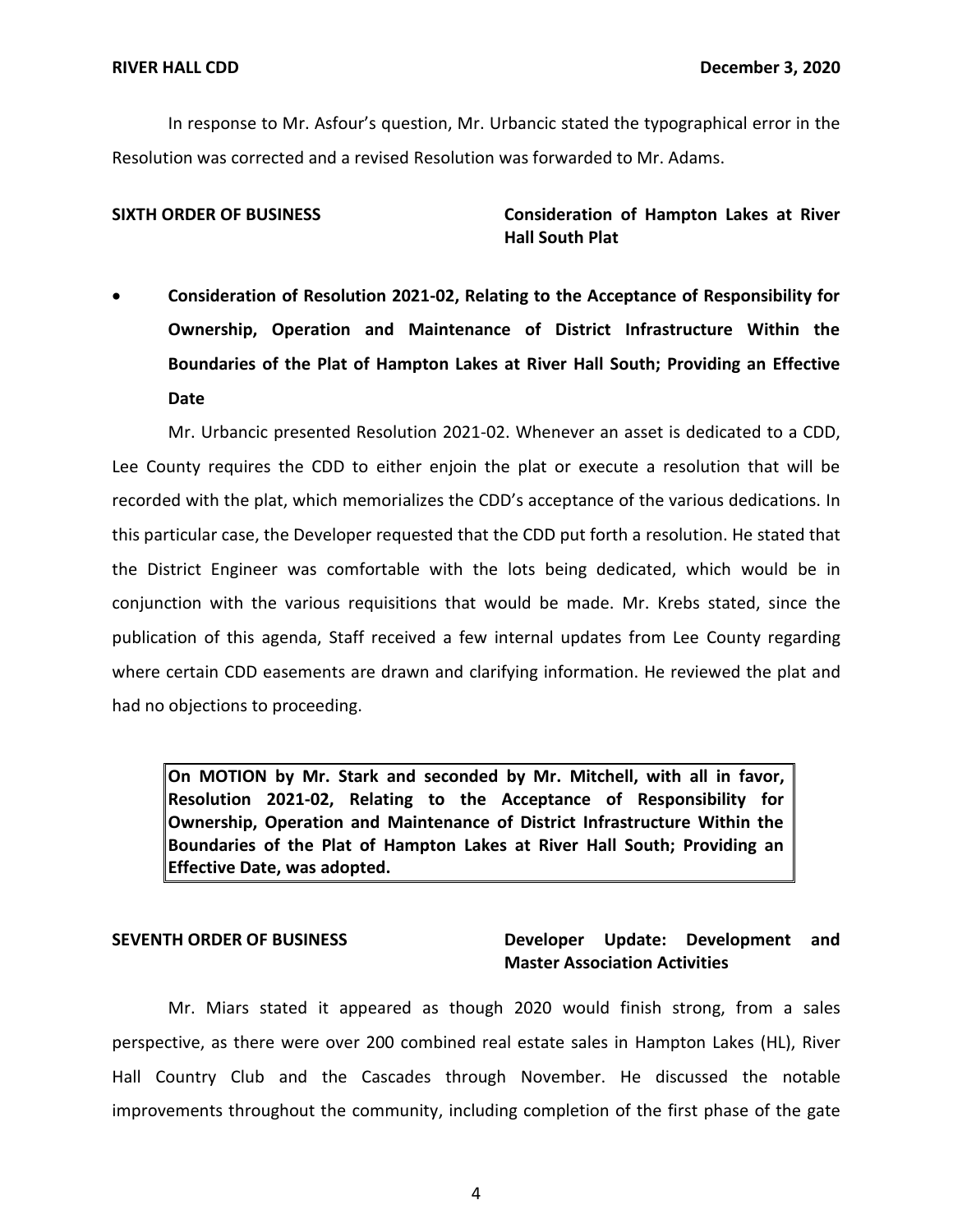in installation of the canopy for the bocce ball and pickleball courts, installation of a 55" television in the aerobics room and plans to elevate the Tiki Bar for a better lake view. Upon receipt of the revised plans from the Landscape Architect, Mr. Miars would share them with the Board. Asked if the pool would be heated, Mr. Miars stated that a study was being conducted by the two new resident Board Members at the Town Hall to determine the feasibility of heating the pool; the Tiki Bar pool would definitely be heated. installation, pool repairs at Town Hall, the pool maintenance contract, pressure-washing, delays

### **Perimeter EIGHTH ORDER OF BUSINESS Update: Perimeter Access Control Initiatives**

 Referencing an image of a fence with columns, Mr. Stark stated he met with the mason cost estimates were given. The goal was to install about 27 columns on the north side of the gate, at the entrance, at a cost of \$5,000 each. He presented the following three options: contractor and took a survey of the areas under consideration. The mason requested engineering drawings and specifications for construction but, since none were available, no firm

 $\triangleright$  Option #1: Install a plain fence, from the post to the preserve.

 $\triangleright$  Option #2: Install the columns at the fence line, which would cost an additional \$10,000, for two pillars.

 $\triangleright$  Option #3: Install a contiguous fence, at the fence line and add clusia hedges to create a column to break up the fence line and make it more esthetically pleasing.

 Mr. Stark recommended Option #3, which would integrate nicely with the project at the guardhouse. Discussion ensued regarding the sidewalks, perimeter security, access control, the Town Hall property, project costs and funding. Mr. Adams recalled that the 2005 Engineer's Report anticipated security features, such as fences and systems, including a perimeter berm, fences and walls funded with District funds and the gatehouses and gate systems funded by the Developer, as they are private. The Board selected Option #3.

 **On MOTION by Mr. Morash and seconded by Mr. Mitchell, with all in favor, Option #3, installing a contiguous fence** and clusia hedges **on the north side of the CDD, was approved.**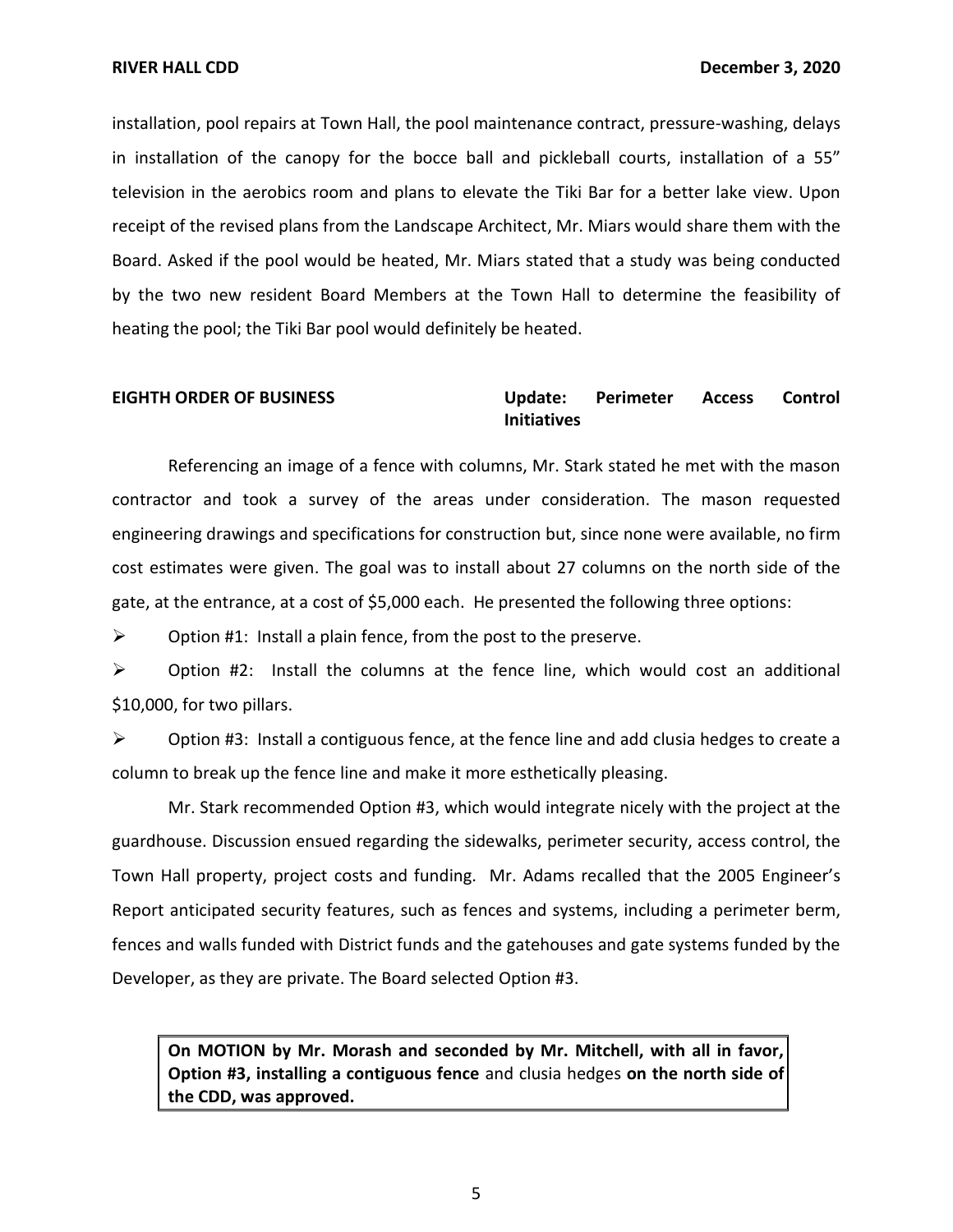Referencing slides**,** Mr. Stark stated, the 10' strip that parallels River Hall Parkway is CDD property, is also a utility area and equates to the top of the berm and to numerous plantings and trees. There is a strip for just an easement and nothing can be installed in that area. Discussion ensued regarding areas owned by the CDD, the easements, the guardhouse, installing a fence with pillars from the gatehouse to the preserve and obtaining cost estimates. Mr. Adams stated Staff would coordinate with Mr. Stark to secure proposals for the fence line.

### **Acceptance Statements as of October 31, 2020 NINTH ORDER OF BUSINESS Acceptance of Unaudited Financial**

 Mr. Adams presented the Unaudited Financial Statements as of October 31, 2020. The financials were accepted.

# **TENTH ORDER OF BUSINESS Approval of November 5, 2020 Regular Meeting Minutes**

Mr. Adams presented the November 5, 2020 Regular Meeting Minutes. The following change was made:

Line 28: Change "Gary Schluder" to "Randy Schlueter"

 **On MOTION by Mr. Morash and seconded by Mr. Asfour, with all in favor, the November 5, 2020 Regular Meeting Minutes, as amended, were approved.** 

### **ELEVENTH ORDER OF BUSINESS** Staff Reports

# **A. District Engineer:** *Hole Montes*

There being no report, the next item followed.

## **B. District Counsel:** *Coleman, Yovanovich & Koester*

There being no report, the next item followed.

### **C. District Manager:** *Wrathell, Hunt and Associates, LLC*

- **NEXT MEETING DATE: January 7, 2021 at 3:30 P.M.** 
	- o **QUORUM CHECK**

All Supervisors confirmed their attendance at the January 7, 2021 meeting.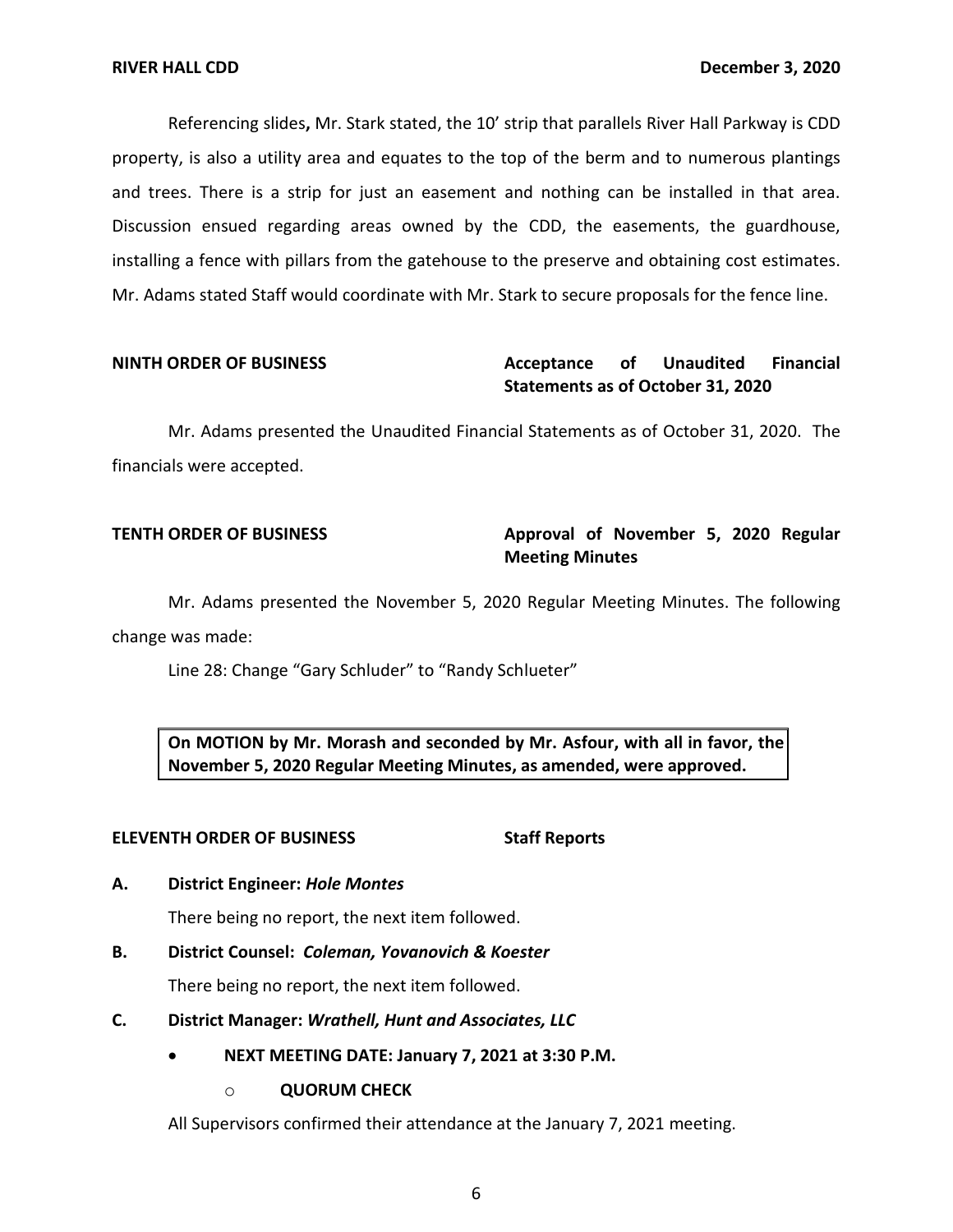### **D. Operations Manager:** *Wrathell, Hunt and Associates, LLC*

Ms. Smith presented the December Field Operations Status Report.

Mrs. Adams reported the following:

 $\triangleright$  Pine straw delays were pandemic-related; all of her projects requiring pine straw have been delayed.

 ➢ Florida Power & Light (FPL) easement mowing on the West side, requested by the Cascades community, was scheduled for Friday, November 6<sup>th</sup>.

 ➢ Staff executed a contract with MAJ for \$10,800, which would be paid out of the construction funds.

 and the culverts. Discussion ensued regarding the bush hogging contract, mowing issues, would place the MAJ contract on hold and contact GulfScapes for a proposal for bushhogging. Mrs. Adams gave updates about the hog trappers, street sweeping, holiday decorations debris removal, the berm and the easement. Mrs. Adams stated, to appease the Board, she

# **TWELFTH ORDER OF BUSINESS Public Comments: Non-Agenda Items** *(3 minutes per speaker***)**

There were no public comments.

# **THIRTEENTH ORDER OF BUSINESS Supervisors' Comments/Requests**

There being no Supervisors' comments or requests, the next item followed.

## **FOURTEENTH ORDER OF BUSINESS Adjournment**

 **On MOTION by Mr. Asfour and seconded by Mr. Morash, with all in favor, the meeting adjourned at 5:04 p.m.** 

# [SIGNATURES APPEAR ON THE FOLLOWING PAGE]